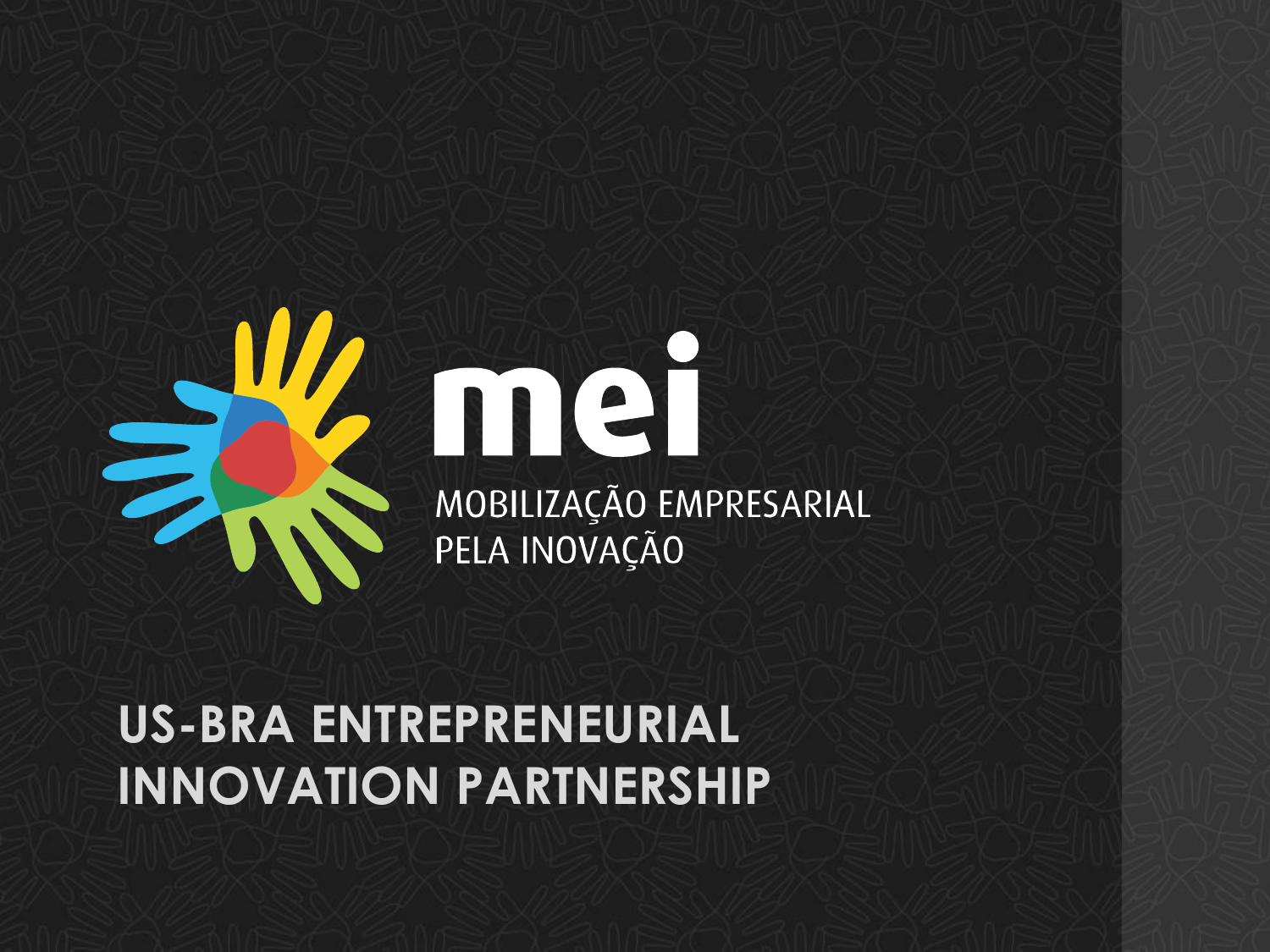## **OPERATIONAL MODEL**



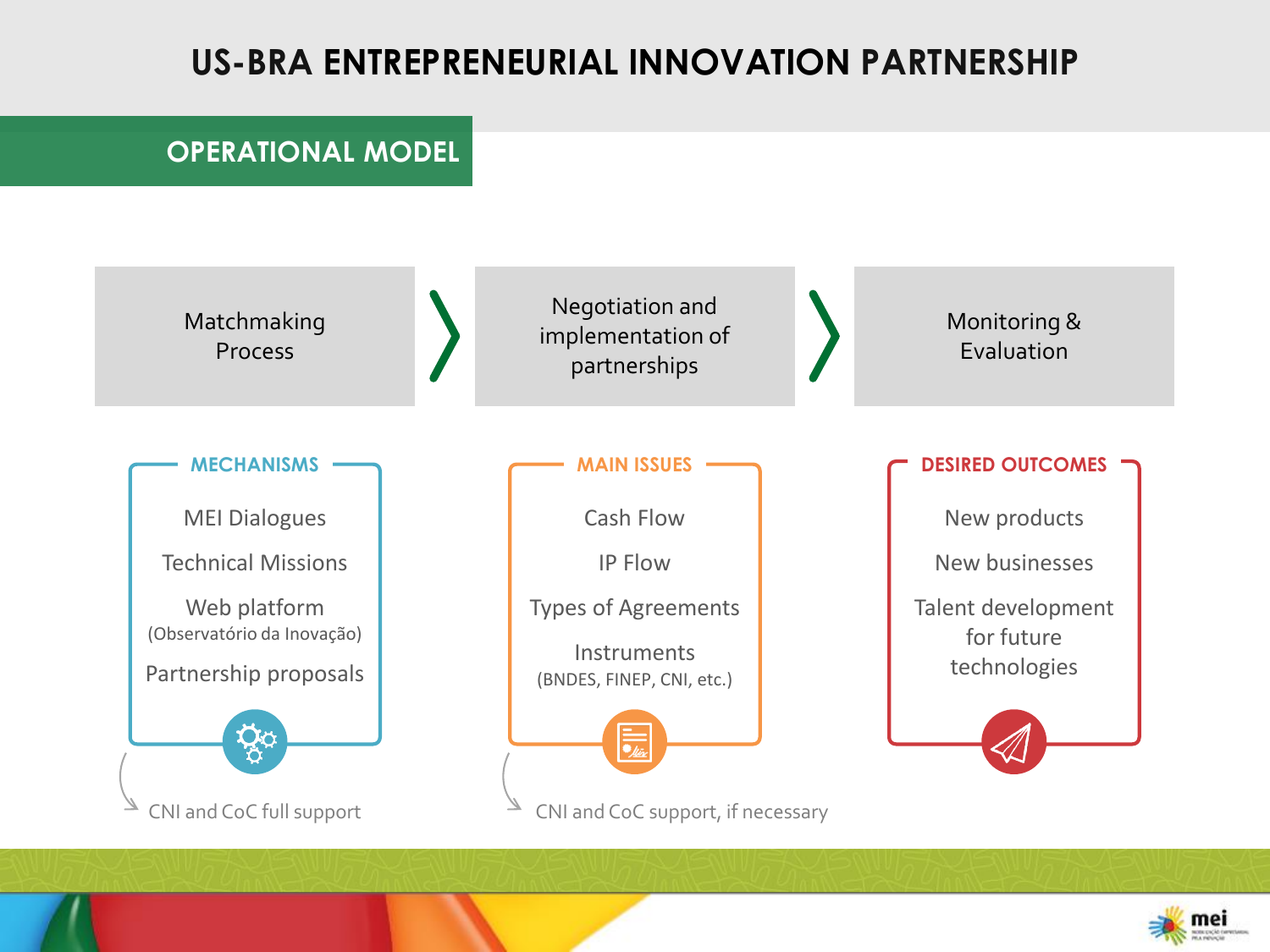## **MILESTONES AND GOALS IN** 2016

|                                                                           | Jan | Feb | Mar | Apr | May | Jun | Jul | Aug | Sep | Oct | Nov | Dec |
|---------------------------------------------------------------------------|-----|-----|-----|-----|-----|-----|-----|-----|-----|-----|-----|-----|
| <b>MATCHMAKINGPROCESS</b>                                                 |     |     |     |     |     |     |     |     |     |     |     |     |
| Launching web platform                                                    |     |     |     |     |     |     |     |     |     |     |     |     |
| Annual guidance for<br>partnership proposals                              |     |     |     |     |     |     |     |     |     |     |     |     |
| 1st technical mission to USA<br>East Coast (10 companies at least)        |     |     |     |     |     |     |     |     |     |     |     |     |
| 1st IEL/CoC Executive Training<br>Washington DC                           |     |     |     |     |     |     |     |     |     |     |     |     |
| <b>NEGOTIATION AND</b><br><b>IMPLEMENTATION OF</b><br><b>PARTNERSHIPS</b> |     |     |     |     |     |     |     |     |     |     |     |     |
| Support the negotiations of, at<br>least, 5 bilateral initiatives         |     |     |     |     |     |     |     |     |     |     |     |     |
| Support the negotiations of, at<br>least, more 5 bilateral initiatives    |     |     |     |     |     |     |     |     |     |     |     |     |
|                                                                           |     |     |     |     |     |     |     |     |     |     |     |     |

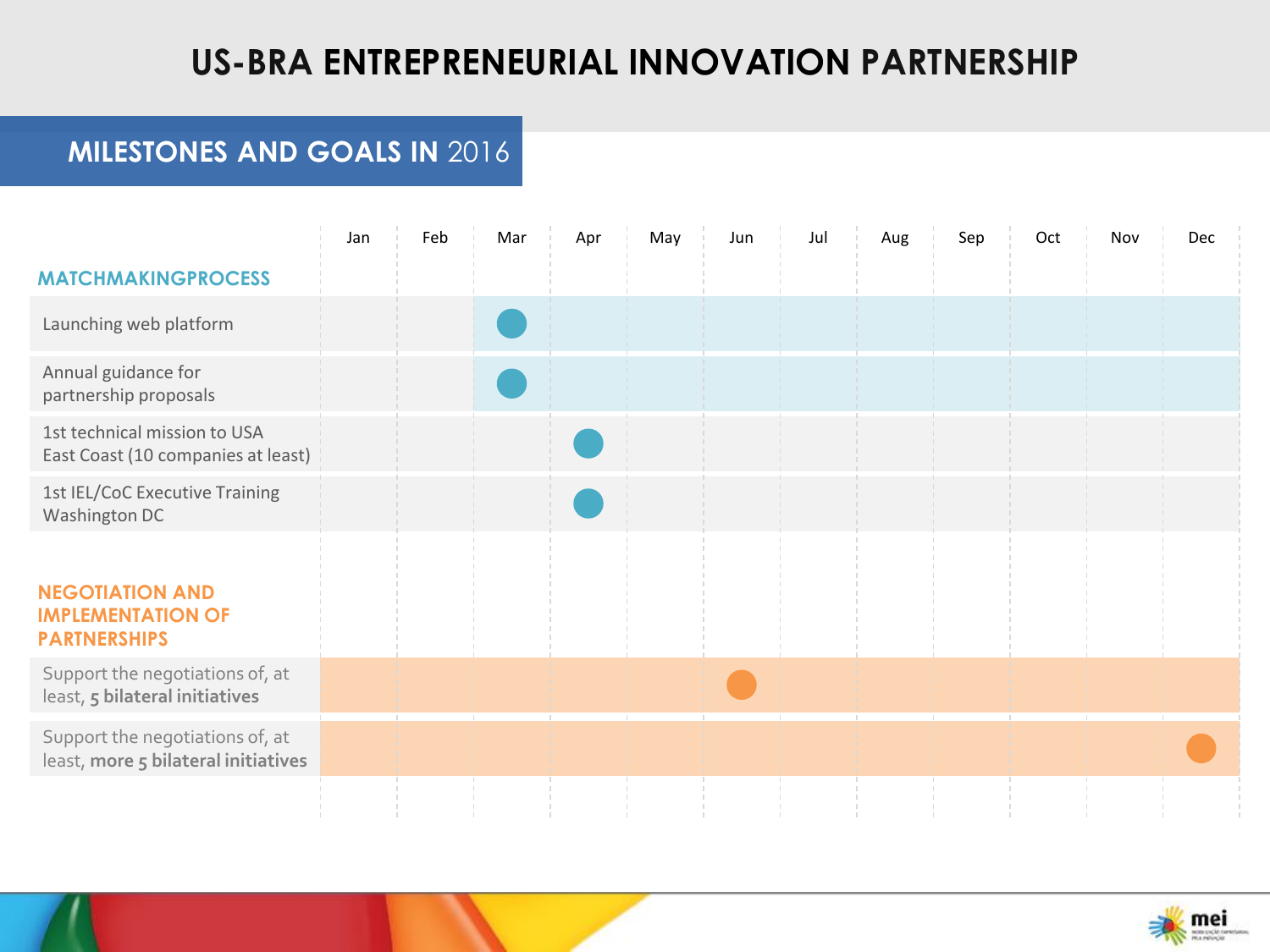## **MILESTONES AND GOALS IN** 2017

|                                                                           | Jan | Feb | Mar | Apr | May | Jun | Jul | Aug | Sep | Oct | Nov | Dec |
|---------------------------------------------------------------------------|-----|-----|-----|-----|-----|-----|-----|-----|-----|-----|-----|-----|
| <b>MATCHMAKINGPROCESS</b>                                                 |     |     |     |     |     |     |     |     |     |     |     |     |
| Annual guidance for<br>partnership proposals                              |     |     |     |     |     |     |     |     |     |     |     |     |
| 1st technical Mission to Brazil<br>(10 entities, at least)                |     |     |     |     |     |     |     |     |     |     |     |     |
| MEI Dialogue during CNI<br>Innovation Summit, São Paulo-SP                |     |     |     |     |     |     |     |     |     |     |     |     |
| 2nd IEL/CoC Executive Training<br>São Paulo-SP                            |     |     |     |     |     |     |     |     |     |     |     |     |
| <b>NEGOTIATION AND</b><br><b>IMPLEMENTATION OF</b><br><b>PARTNERSHIPS</b> |     |     |     |     |     |     |     |     |     |     |     |     |
| Support the negotiations of, at<br>least, more 5 bilateral initiatives    |     |     |     |     |     |     |     |     |     |     |     |     |
| Support the negotiations of, at<br>least, more 5 bilateral initiatives    |     |     |     |     |     |     |     |     |     |     |     |     |
| <b>MONITORING &amp; EVALUATION</b>                                        |     |     |     |     |     |     |     |     |     |     |     |     |
| CNI Innovation Award - Category:<br>international cooperation             |     |     |     |     |     |     |     |     |     |     |     |     |
| Launching of the publication<br>of success cases                          |     |     |     |     |     |     |     |     |     |     |     |     |